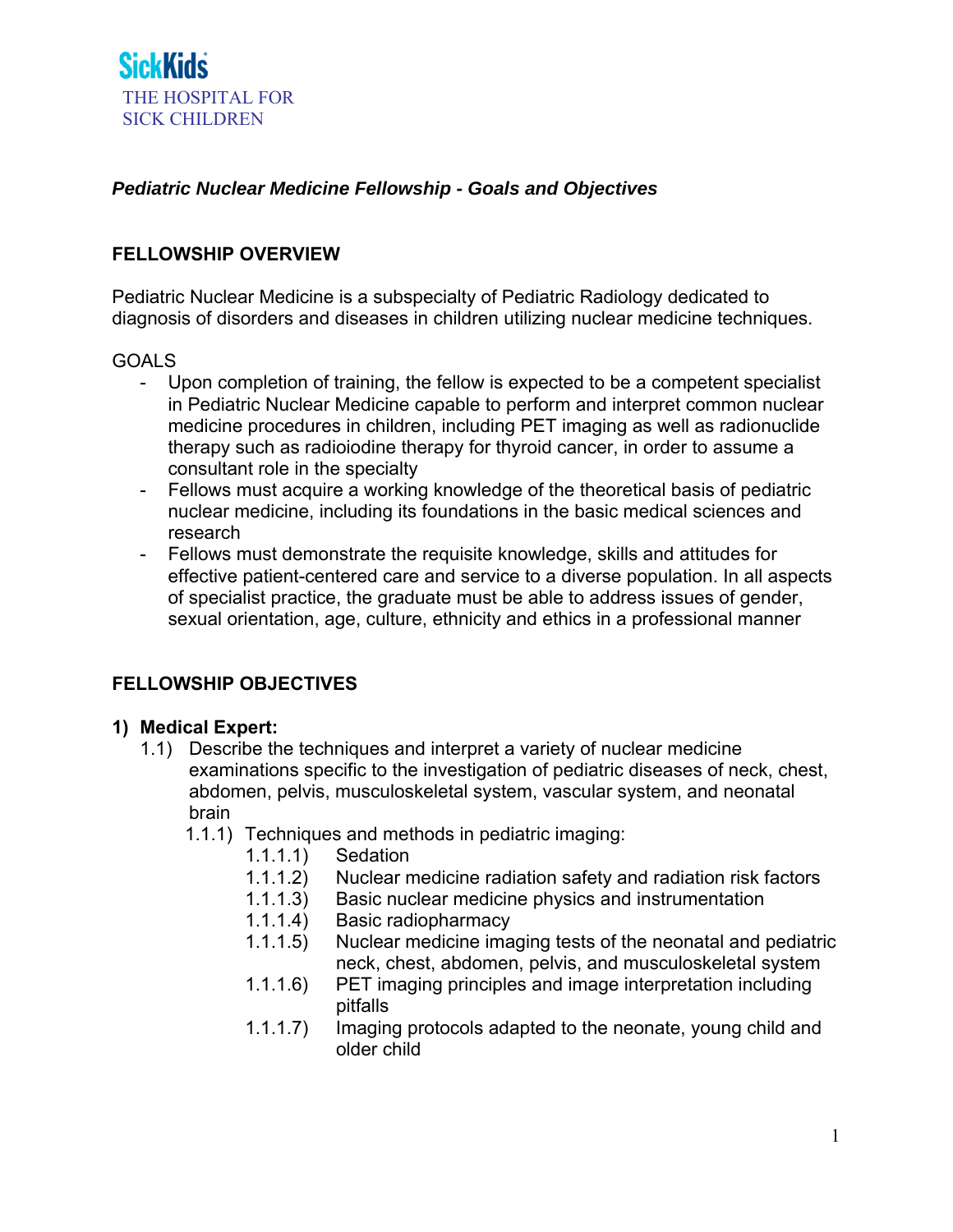- 1.1.1.8) Advanced imaging techniques applied to pediatric diseases such as SPECT
- 1.1.1.9) Awareness of basic principles of radioisotope therapy for Graves disease and thyroid cancer
- 1.1.2) Neonate and young infant:
	- 1.1.2.1) Normal development in prematures and infants
	- 1.1.2.2) Neonatal cardiac and lung disease
	- 1.1.2.3) Biliary atresia
	- 1.1.2.4) Congenital hypothyroidism
- 1.1.3) Brain imaging for refractory epilepsy
- 1.1.4) Trauma:
	- 1.1.4.1) Skeletal and visceral manifestation of trauma in infants, including non-accidental trauma
	- 1.1.4.2) Skeletal and visceral trauma in children
- 1.1.5) Tumors
- 1.1.6) Infections
- 1.1.7) Vascular disorders:
	- 1.1.7.1) Arterial and venous diseases
	- 1.1.7.2) Vascular malformations
- 1.1.8) Genitourinary system:
	- 1.1.8.1) Congenital malformations of kidney, bladder, genital tract, and pelvis
	- 1.1.8.2) Vesicoureteric reflux
	- 1.1.8.3) Hydronephrosis and renal obstructive disease
	- 1.1.8.4) Pyelonephritis and kidney scar
- 1.1.9) Gastrointestinal tract
	- 1.1.9.1) Congenital malformations, including atresias
	- 1.1.9.2) Inflammatory bowel disease
	- 1.1.9.3) Gastroesophageal reflux
	- 1.1.9.4) Pediatric swallowing disorders
	- 1.1.9.5) Meckel diverticulum

# **2) Communicator:**

- 2.1) Effectively communicate with patients/guardians during consent or procedures, mostly in the setting of therapy for Graves disease or thyroid cancer, explaining the procedure to the patient/family, including the risks of possible complications and answering questions
- 2.2) Obtain and synthesize relevant history and information from referring physicians, children and their parents
- 2.3) Dictate well-organized reports, describing relevant findings, diagnosis and recommendations in a timely manner and providing verbal reports when necessary
- **3) Collaborator:**